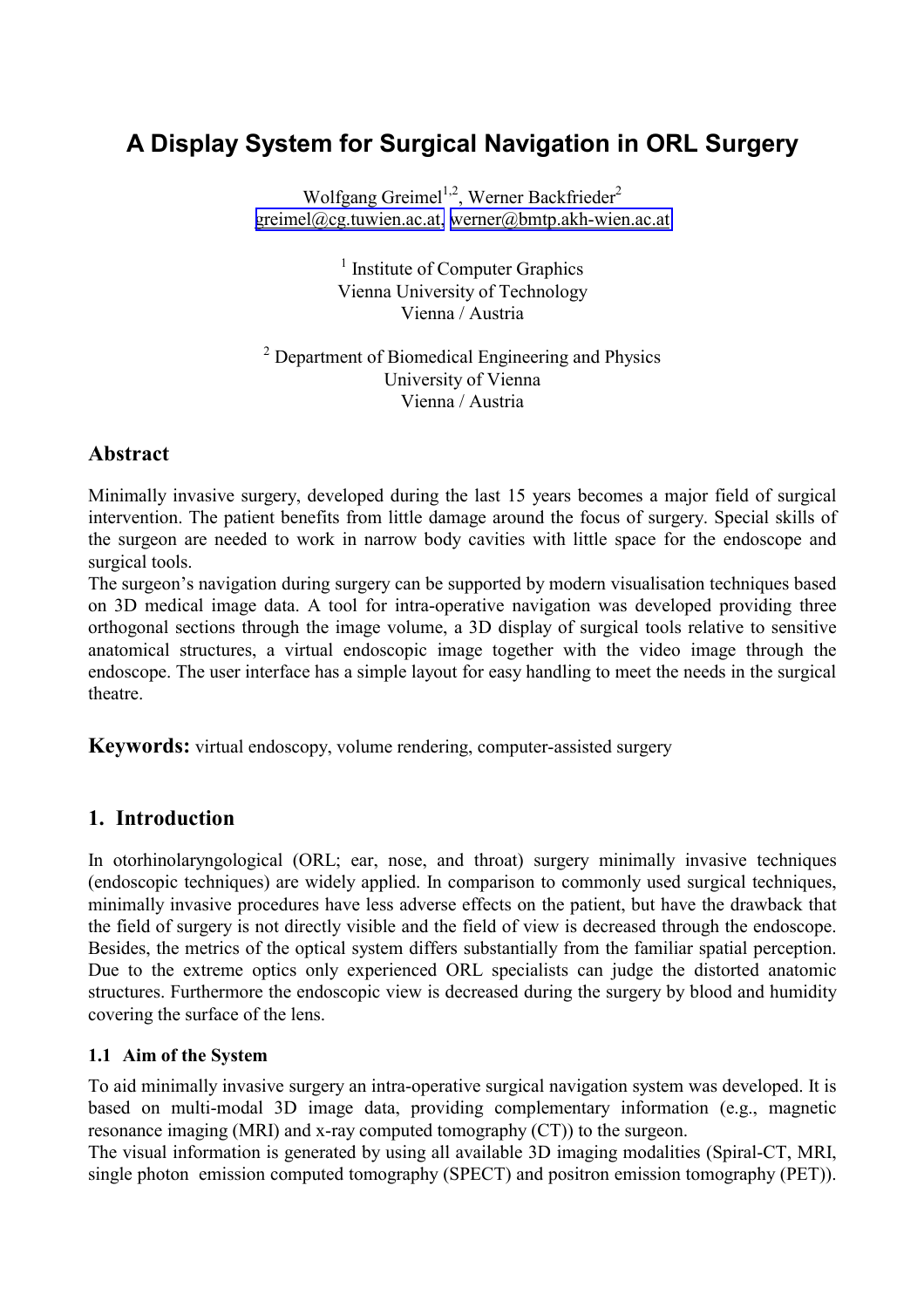The reason for using different image modalities lies in the properties of the imaging methods. CT images have a good contrast for bones, MR images show especially soft tissues, SPECT and PET are used for functional analysis.

The combination of volume data sets results from the registration of respective anatomical structures within the data sets. The registration of the structures is completed semiautomatically using algorithms, which fit to the image modality, e.g. region growing, morphological procedures, thresholding operations. Image combination is done by minimizing the distance between the surfaces of respective segmented structures. This is done in an optimized way by chamfer matching [1].

The volume data set is rendered accordingly to the position of the endoscope. The 3D view of the anatomical structures is calculated and displayed using the intrinsic imaging properties of the endoscopic optics. In addition to this view, we show the current position of the endoscope on a 3D view and 3 orthogonal slices of the volume at the position of the tip of the endoscope. We use an optical tracking system (FlashPoint 3D Localizer, Image Guided Technologies, USA) for monitoring the position of the endoscope relative to the patient. This tracking system can be installed in a surgical environment. Our developments provide guidance for the physician and a possibility to use different image views directly within the operating room.

### **2. State of the Art**

There are a number of scientific research groups working in the field of visualizing medical volume data. An overview of the computational tasks and diversities of technologies, which support the different applications in the field of medical imaging, was produced by Ezquerra at al. [2].

Especially for virtual endoscopy two approaches, surface rendering [3] and direct volume rendering [4] are used for 3D visualisation.

The surface rendering methods use an intermediate segmentation step to transform the volume data into a mesh of polygons. Due to the large amount of voxels to be processed and the complexity of the scene, most segmentation techniques are semiautomatic. Manual segmentation is timeconsuming and may contain operation errors, fully automatic procedures are not generally applicable. The resulting mesh of polygons can be rendered using the usual graphics hardware support. The drawback is often a time-consuming preparation phase and reduced accuracy, since information about the inner parts of the objects is lost. These techniques were implemented by several authors [5, 6, 7].

Direct volume rendering is used in many applications [8, 9, 10, 11]. Two-dimensional views are generated by casting rays from an observation point through the entire volume. No loss of information has to be taken into account and by rendering transparent objects, information about the scene behind the objects is visualised. Limitations are that small, complicated internal structures within a large data set might be difficult to display. In recent time, hardware acceleration [12, 13] made it possible to achieve interactive frame rates and implement new solutions [11].

There are also applications, which use both techniques [14].

Virtual endoscopy systems are used today in a wide field of applications, such as interactive virtual colonoscopy [5, 14], providing an overview of the colonic surface to support the navigation of the endoscope and to avoid penetration of the surface. Others suggest the use for virtual bronchoscopy [6], virtual ventricle endoscopy [7] or endoscopic sinus surgery [15]. Furthermore, it is possible to create interactive fly-throughs. For training purposes, surgery is simulated in a virtual environment for optimal path calculation, orientation, diagnosis and tumor studying. A drawback of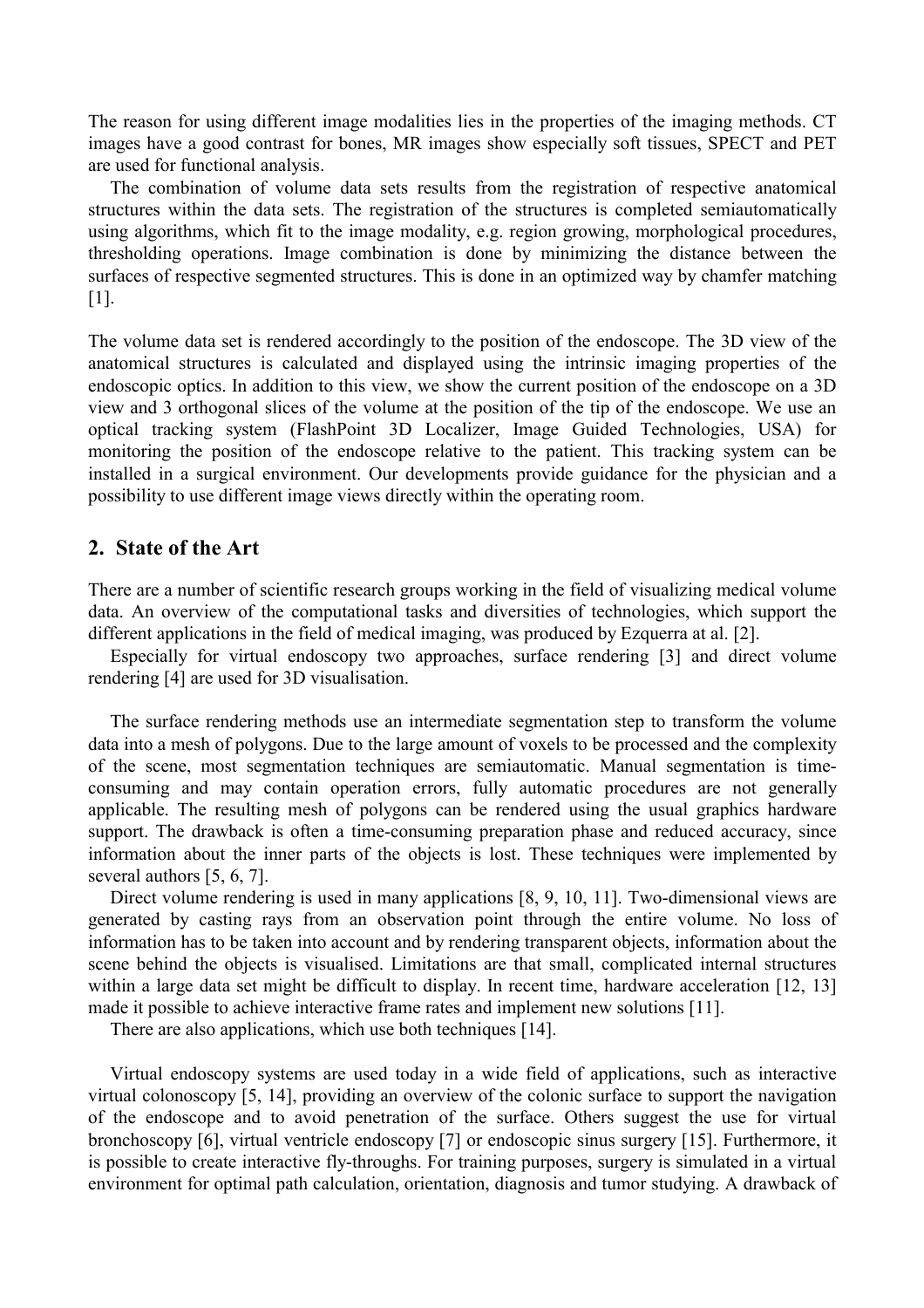most virtual endoscopy systems is that they do not simulate the distorted optical model of a real endoscope.

# **3. System description**

As pointed out Ezquerra et al. [2], there is a number of reasons, which affect adversely the use of diagnostic visualization of 3D medical data. One reason is that clinical specialists are used to interpret or ...read <sup>ov</sup> 2D images rather than 3D volumes or 3D models. Another consideration is the discrepancy, sometimes considerable, that has been noted between the information that is available in the volume data and its visualization in 2D formats. It seems strange that many imaging modalities lead to volumetric representations, nonetheless, for diagnosis purposes, radiologists have all but ignored it, while surgeons and radiation oncologists need it. Clinically useful applications of 3D imaging are not restricted to visualization for diagnostic purposes or planning of the surgery. Furthermore intra-operative applications fully exploit information provided by 3D images. It supports the idea of seeing 3D images when acting in a 3D environment.

The motivation for our display system was to add complementary information to the current endoscope systems. In the current surgical equipment only the video image through the endoscope is displayed. A 3D overview of the position of the endoscope relative to a 3D rendering of the patients head, 3 orthogonal slices of the volume data at the position of the endoscope and a perspective rendering using the optical model of the real endoscope are added. Thus useful means of orientation are provided to the surgeon during intervention.

### **3.1 Camera Model**

The camera model, which can be seen in figure 1, was developed for simulating the real endoscope.



Figure 1: Camera model for virtual endoscopy: simple perspective model (left), perspective camera model with endoscopic distortion (right)

The left section of figure 1 shows a perspective camera model used in computer graphics, the right section shows the fish-eye distortion of a real endoscope as used for endoscopic volume rendering.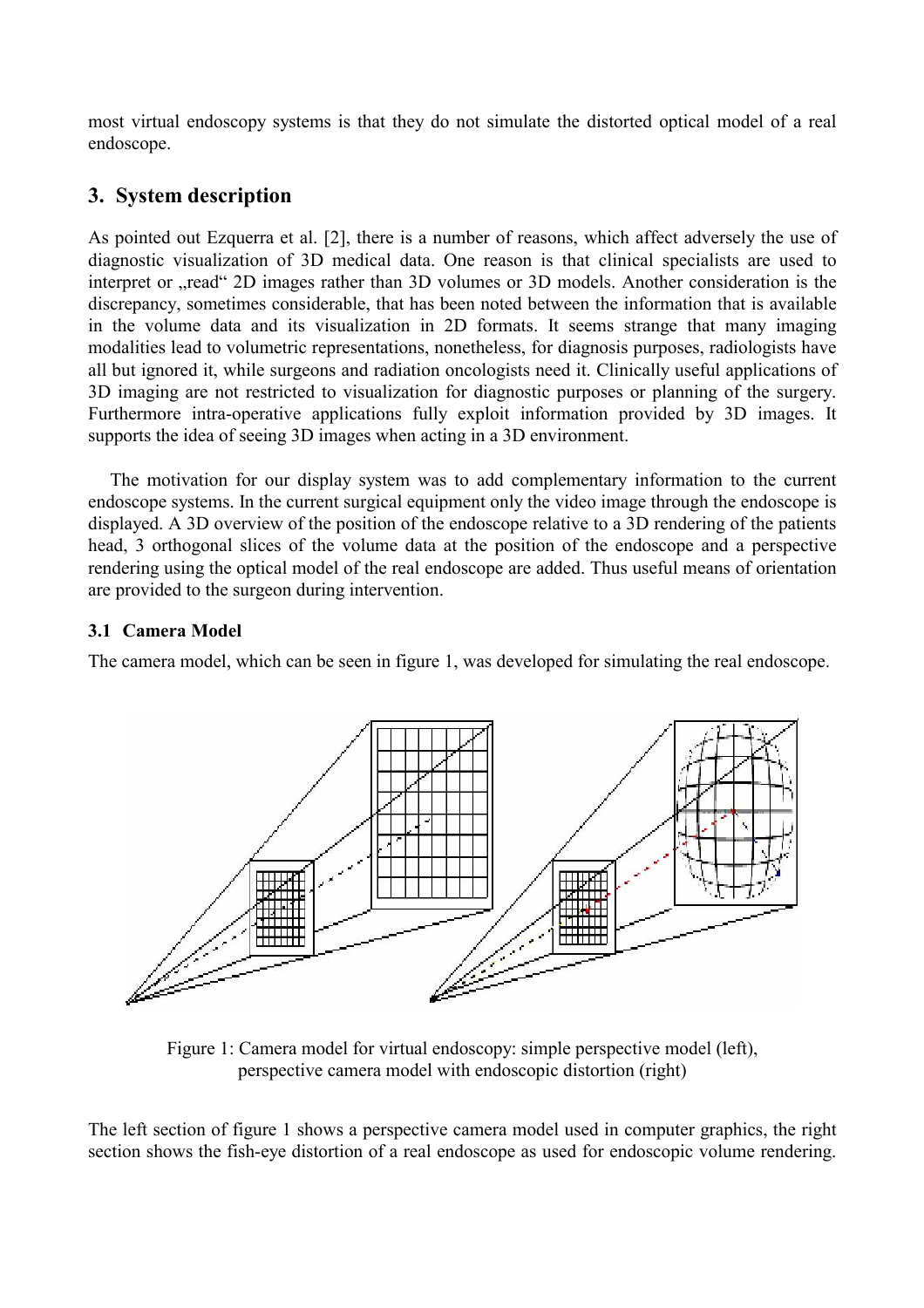This effect has been implemented by wrapping the image plane around a sphere. This model was calibrated and verified by Eisenkolb et al. [16].

### **3.2 User Interface**

A snapshot of the display system is shown in figure 2 and consists of the following windows:

- three orthogonal slices of the volume
	- transversal slice (upper left window)
	- sagittal slice (lower left window)
	- coronal slice (lower middle window)
- transparent rendering window (upper middle window)
- endoscopic rendering window (upper right window)
- video image (lower right window, future development)



Figure 2: User interface of the display system

The selection of the current slices (transversal, coronal, sagittal) is done either by user input or automatically by the tracking system using a defined position on the endoscope, eg. the tip, as reference. It is possible to map the information about the anatomical structures on the actual slices as shown in figure 2, which shows the brain (violet), the tumor (blue), optical nerve (green) and bone (white). The information about the density is still available by using different shades of the color of the object. The orientation guidance lines, which represent the position of the endoscope at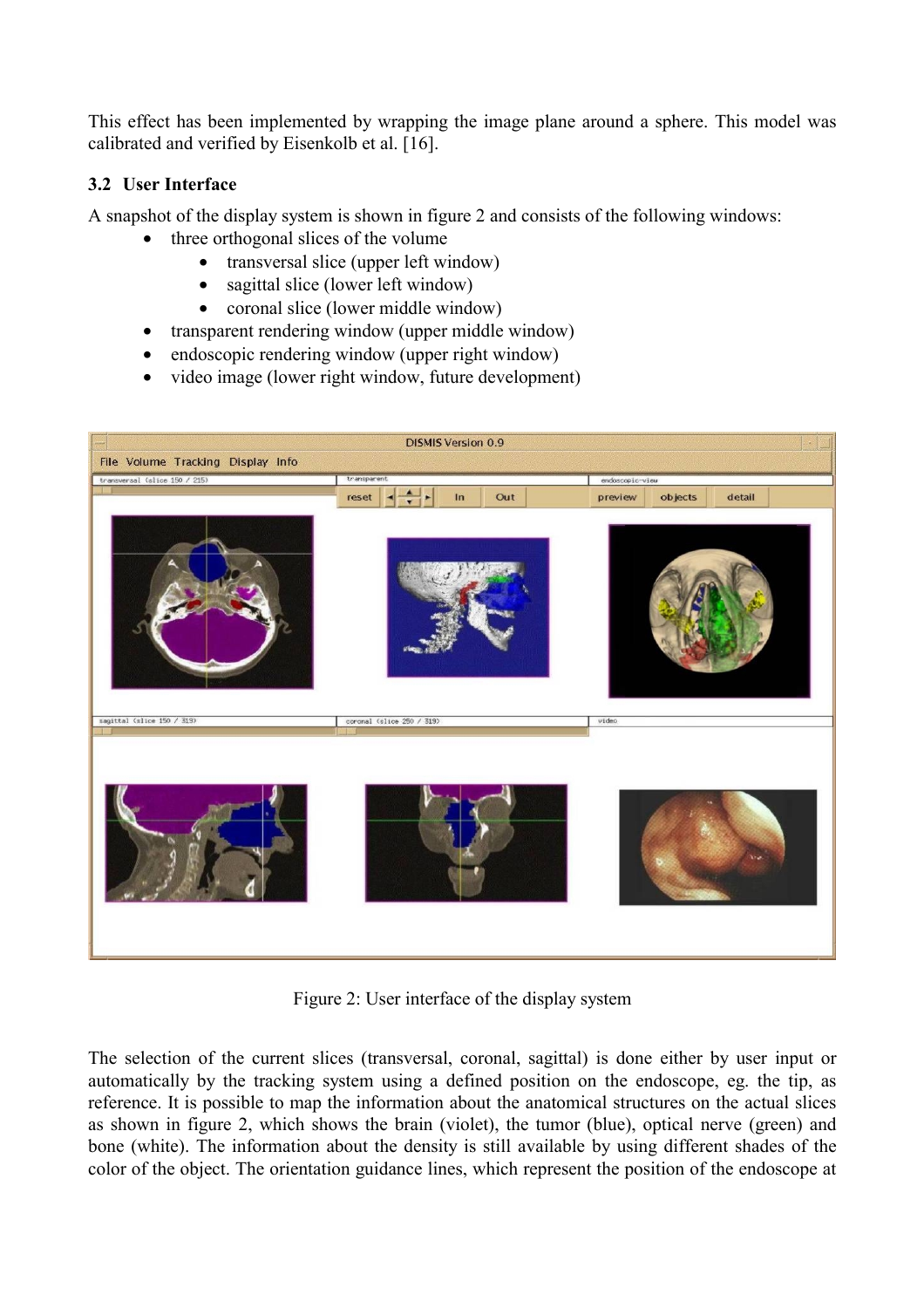line crossings, are shown. The lines also indicate the position of the orthogonal slices. The contour of the endoscope can also be displayed in these images.

A 3D view (figure 2: transparent rendering window) is generated using a transparent volume rendering algorithm [4]. During the pre-processing each voxel is aligned to an anatomic structure and for each structure color and opacity are defined. A voxelised endoscope is modelled and rendered together with the volume data set. The rendering is the most-time consuming task. To improve the rendering performance we use an image-based method. The position of the endoscope is calculated first. If the endoscope is inside the volume, the corners of the subvolume, where the endoscope is currently positioned, are mapped to the image plane and define those pixels, which are affected by the change of the position of the endoscope. These pixels are called rendermask. Therefore only a small part of the rays has to be recalculated during the rendering process, which allows interactive display speed of the system. The size of the rendermask depends on the size of the endoscope and the part, which is currently within the volume data set.

The size of the image can be customised from the configuration file. It is possible to zoom in and out as well as to rotate the viewpoint to allow a view of the volume data from different angles and to enlarge areas of interest.

The endoscopic rendering at the display system uses the algorithm described Eisenkolb et al. [16]. There are 3 different implementations of this algorithm. The "preview" mode is used for fast image generation with less accuracy, the "detail" version takes more time but produces a more precise output. The "object" mode includes the colors and opacities from the object map.

As a future development the display of the current video image from the endoscope is planned using a video frame grabber.

#### **3.3 User Options**

Beside the command-buttons for each window the following options are accessible for the user:

#### **Data management options**

It allows the loading of the volume data set and its object information as well as its unloading. It is furthermore possible to get additional information about the volume, e.g. date of scan, information about the patient and the original voxel size.

#### **Display options**

There are some functions for manipulating the display of the object map. It is possible to superimpose the grey-scale image of the 3 orthogonal slices with the colored information about the anatomical structures. Display options for each object can be set interactively. This allows to turn on and off the visualization of selected structures, e.g. nerves, vessels, which are of particular interest during surgical intervention. This influences the transparent rendered image as well.

The display of orientation guidance lines on these images can also be selected here. These lines show the position of the tip of the endoscope. Another function allows the superimposition of the contour of the endoscope on these images.

Further options are available for turning on and off all windows on the screen. A screen refresh function is implemented.

#### **Tracking system options**

This menu topic provides access to two functions concerning the tracking process. The first is the start of the registration process of the tracking system with the volume data. The second starts and stops the tracking. During tracking the position of the endoscope is shown on the three orthogonal slices and the 3D view.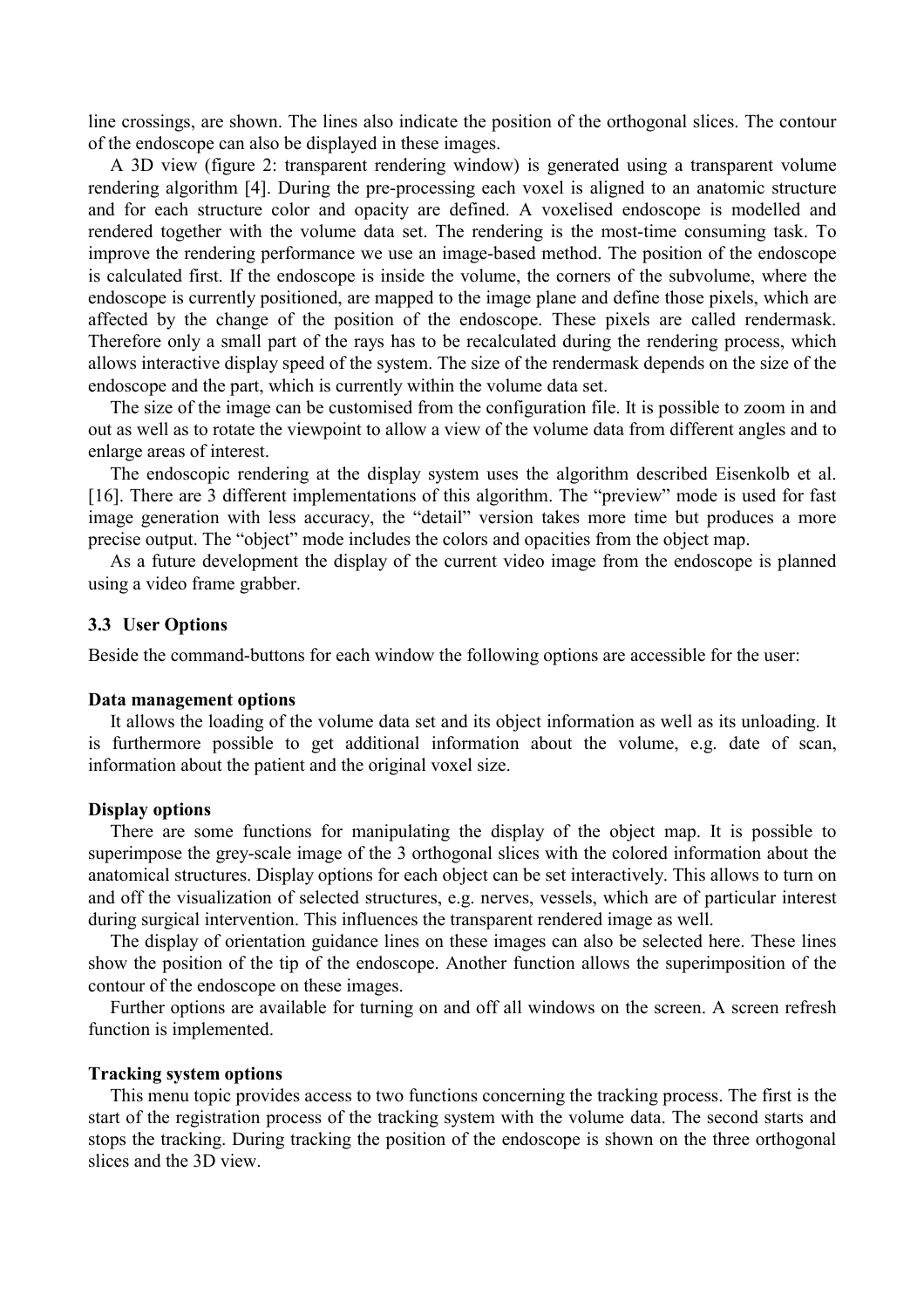# **4. Implementation**

The display system has been implemented in an X-Windows environment using C/C++ as programming language running on a Sun UltraSPARC II Workstation using Sun Solaris 2.6. The system architecture is shown in figure 3:





The implementation uses the basic X-Library and the X-Toolkit together with the OSF/Motif window manager. As can be seen in figure 3, two platform independent libraries are used, the AVW-Library, described in section 4.1 and the endoscopic view functions, which implement the optical model of the endoscope described in section 3.1.

### **4.1 AVW-Library**

The software basis are the volume data types and image processing functions of the AVW-Library, developed by the Biomedical Imaging Resource of the Mayo-Foundation, Rochester, USA [17].

AVW is a comprehensive C-library for manipulation of 3D medical data sets. It allows an extensive analysis of multi-dimensional and multi-modal data sets. The library supports the development and implementation of image-manipulation algorithms and purpose build software solutions. The basics of the procedures are special data types for images and volumes.

The data types for volume data range from binary (1 bit) to 24 bit color images. The information about the objects within the volume is provided by an additional volume of the same size as the medical data set. It allows the definitions of up to 255 objects and maps each voxel of the medical volume to an object. Each object has, amongst other properties, its specific color and opacity, which are used for transparent rendering and display of orthogonal slices. The functions provided by the AVW-Library can be divided into the following groups [17]:

| transformation: | 2- and 3-dimensional mathematical and spatial transformations            |
|-----------------|--------------------------------------------------------------------------|
| analysis:       | extraction of profiles and regions, manipulation and computation for     |
|                 | different parameters e.g. size, density, texture within selected regions |
| segmentation:   | functions such as thresholding, automatic detection of borders, creation |
|                 | of objects within the volume, extraction of surfaces                     |
| visualisation:  | rendering using different parameters (depth shading, gradient shading,   |
|                 | maximum intensity projection, summed voxel projection, surface           |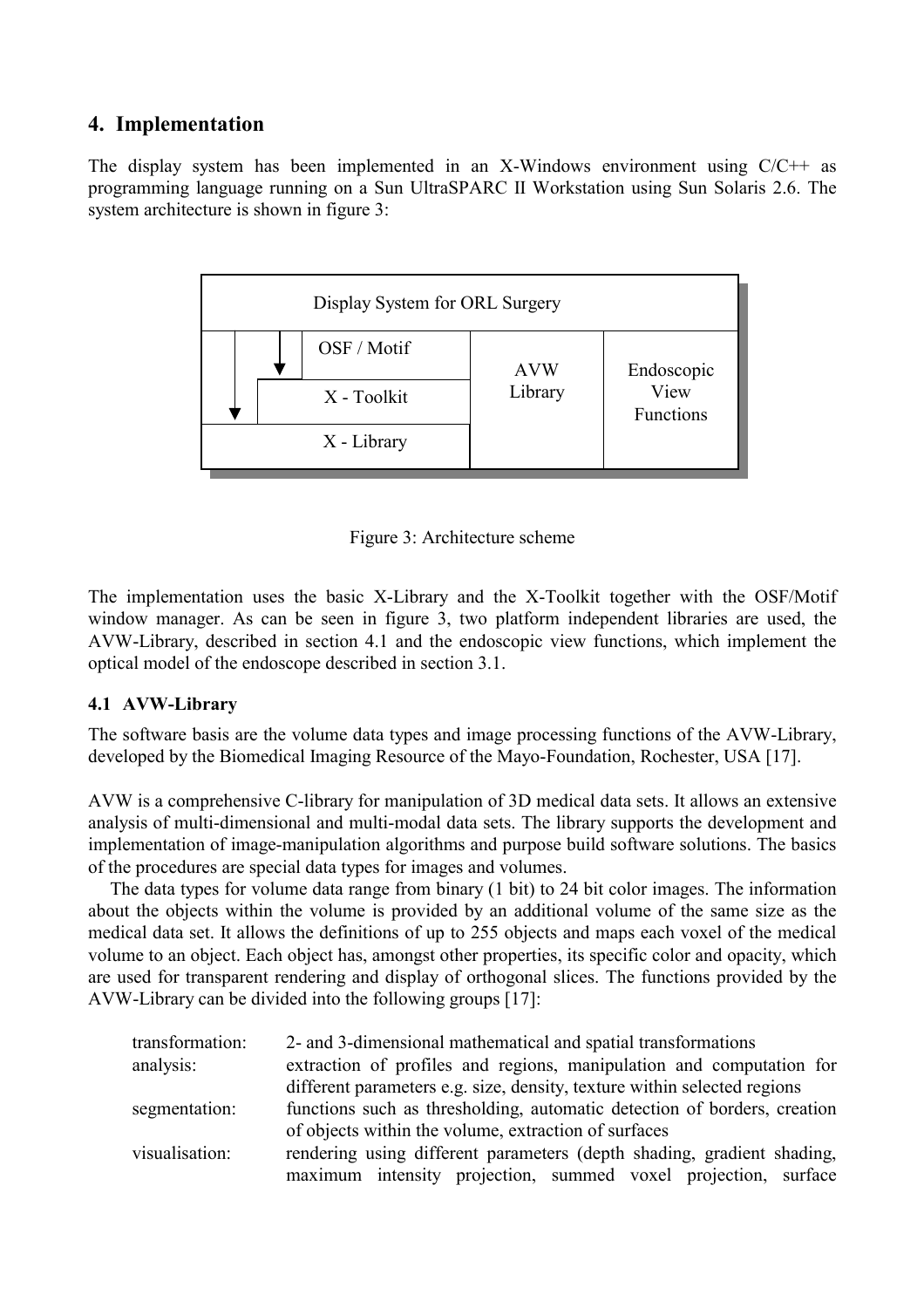|                    | projection, transparency shading), extraction of orthogonal slices,                                |
|--------------------|----------------------------------------------------------------------------------------------------|
|                    | extraction of slices with arbitrary orientation                                                    |
| manipulation:      | filtering, changing of the volume resolution (size, depth), statistical                            |
|                    | functions                                                                                          |
| general functions: | input / output of volume data sets, object data sets, single images,<br>manipulation of data types |

### **4.2 Tracking System**

The tracking system is an optical tracking system (FlashPoint 3D Localizer, Image Guided Technologies, Inc., USA) which consists of two components. The first is a static optical sensor assembly with 3 high-resolution linear digital cameras. The second component consists of the endoscope and a tracking sensor attached to it. This tracking sensor uses light emitting diodes (LEDs). The optical tracker determines the position of these LEDs, which it computes as the intersection point of three planes defined by the photoelectrical sensors of the tracker. A control unit fires the LEDs in a sequence so that the camera assembly can identify single LEDs. Placing at least three LEDs at well-defined positions on a tool, e.g. the endoscope, the position and the orientation of the tool can be tracked.

### **4.3 Tracking Process and Communication**

The communication between the tracking and the display process consists of two steps: registration of the patient image data and tracking.

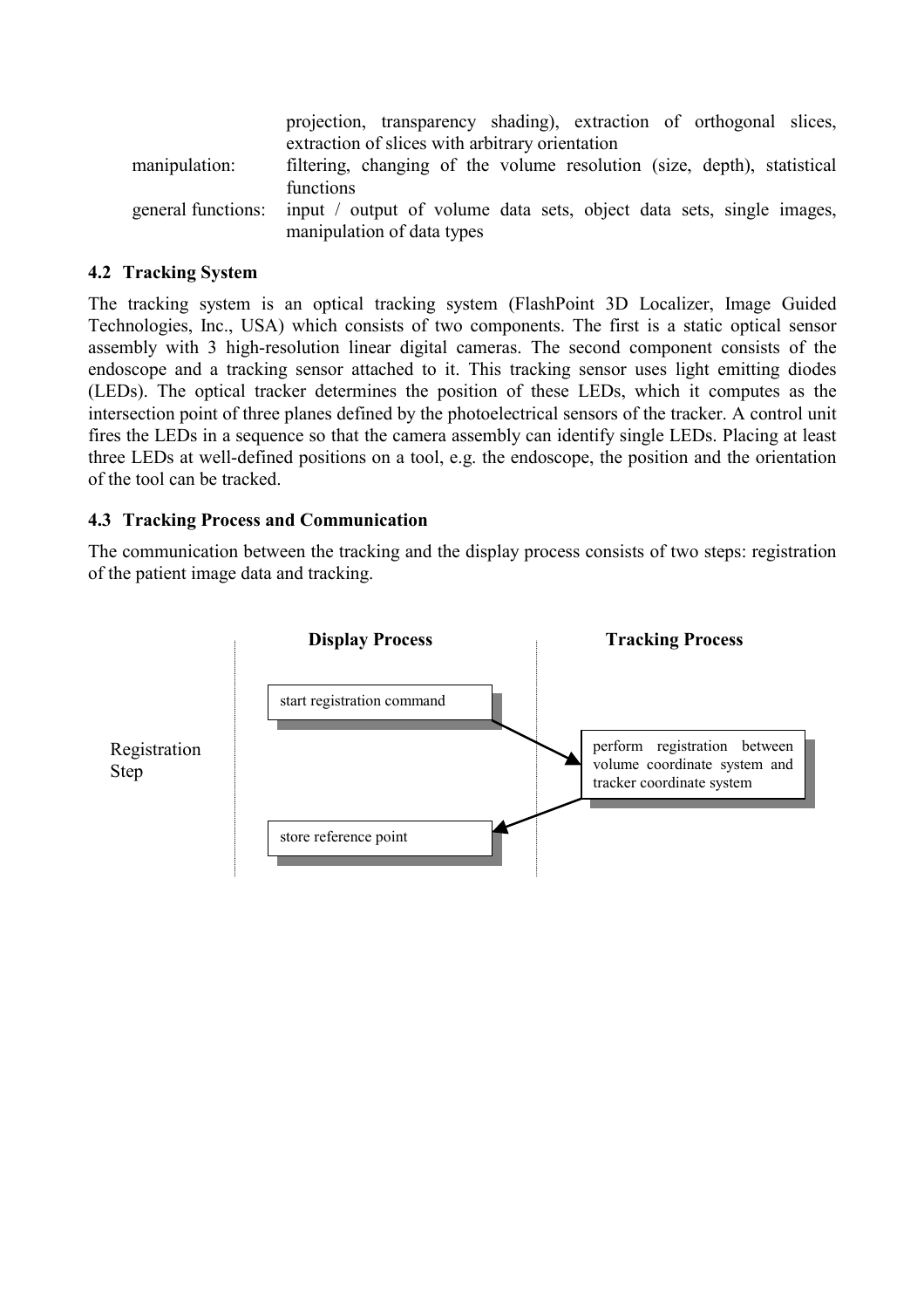

Figure 4: Process communication

The tracking system sends a reference point to the display process at the registration step. This reference point allows the calculation of the endoscope position relative to the volume data set. During tracking, the distance and rotational parameters of the endoscope in relation to the reference point are sent to the display process, which in turn calculates the position of the endoscope tip inside the volume data set.

For software development and testing, a simulation of the tracking system was implemented. It has 6 degrees of freedom for movement of the endoscope and eases the testing of the process communication.

The process communication between the tracking process and the display process is based on the computation time needed for the transparent rendering. To prevent an event overflow of the display process, the tracking process sends approx. two new positions per second to the display process. This is within the interactive speed range we determined necessary for clinical use.

#### **4.4 Configuration**

A configuration file allows the adaption of the interface to suit user-preferences. It allows the selection of different windows (orthogonal slices, 3D view, endoscopic view, video image) and the position of the windows on the screen. The size and the default parameters (position of camera) of the 3D view are also defined in the configuration file.

It is further possible to disable the communication to the tracking process and switch to a off-line mode, which can be used for training purposes.

The shape of the simulated endoscope is a voxelized object, whose color and size can be defined in the configuration file. The endoscope can be shown on the 3 orthogonal slices and on the transparent rendered image.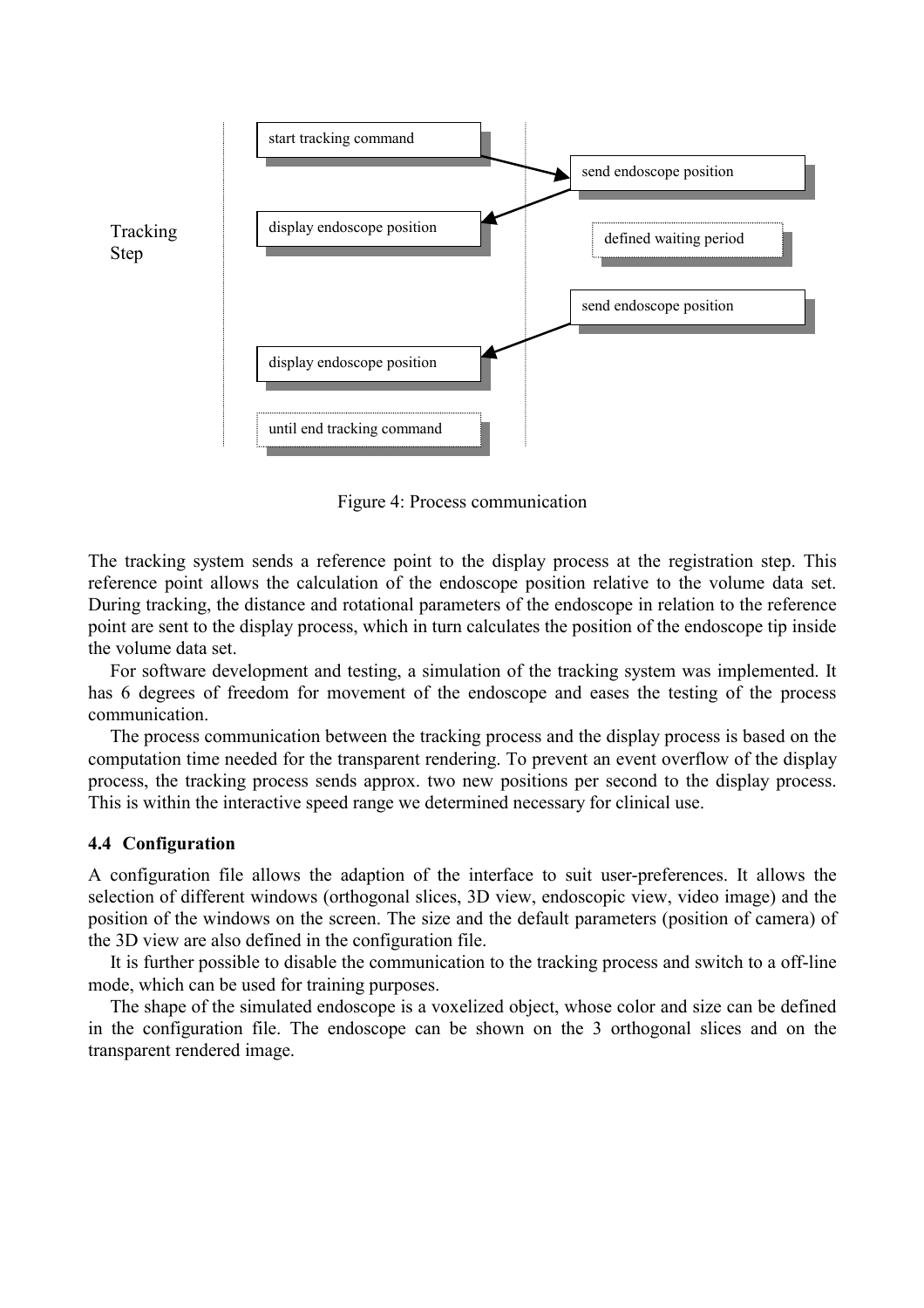### **5. Results and Conclusions**

We presented a display system for navigation in ORL-Surgery to be used for intra-operative navigation. An off-line mode (disabled connection to the tracking system) is provided for training purposes.

In surgical applications, vessels and nerves close to the tissue surfaces must not be damaged. Although modern computer graphics hardware supports real-time surface rendering, we used transparent volume rendering for simultaneous visualisation of structures beneath the surface.

The most time-consuming task is the 3D transparent rendering algorithm. It takes about 2 seconds to render the 256 x 256 pixels image shown in figure 2. The volume consists of 320 x 320 x 216 voxels and the resolution is 8 bit. We improved the rendering by applying a rendering mask and therefore we render only selected pixels when tracking the endoscope. The speed-up factor depends on the position of the endoscope (parallel or orthogonal to the viewing direction) and on its size, but the average speed-up is around 3.5, which leads to approximately 2 frames per second. Unfortunately, when selecting a new viewpoint, this advantage is lost. A precomputation of the 3D view from different selected viewpoints was not deemed sensible. There is hardware available for parallel perspective rendering [13], which achieves interactive frame rates. Unfortunately it does not fit to our hardware environment.

Future developments will see the inclusion of the video image from the endoscope using a video grabber. It is further planned to implement stereoscopic rendering for the 3D view window. When using shutter glasses the user will get a 3D impression about the volume data, the position of the anatomical structures and the position of the endoscope.

### **6. Acknowledgements**

The work was supported by Project P12463-MED of the Austrian Science Fund.

The authors wish to thank Dipl. Ing. Monika Eisenkolb for providing the endoscopic view functions. Special thanks to Dr. Monika Cartellieri of the clinic of ORL, Vienna University Hospital, for the access to the endoscope equipment, providing image data and valuable discussion and to Dr. Fritz Vorbeck from the Clinic of Radiology, Vienna University Hospital, for providing MR and CT data.

### **7. References**

- [1] Borgefors, G.: Hierarchical Chamfer Matching: A parametric edge matching algorithm, in *IEEE Trans. Pattern Anal. Machine Intell*., 10, pp. 849-865, 1988
- [2] Ezquerra, N. Navazo, I. Morris, T.I., Monclus, E.: Graphics, Vision, and Visualization in Medical Imaging: A State of the Art Report, in *Eurographics'99,* pp. 21-80, 1999.
- [3] Lorensen WE., Cline HE., Marching Cubes: a high resolution 3D surface construction algorithm. *Computer Graphics 1987*; pp. 163-169, 1987
- [4] Levoy, M.: Display of Surfaces from Volume Data. *IEEE Computer Graphics and Applications*, 8(3):pp. 29-37, February 1987
- [5] Hong, L., Muraki S., Kaufmann A., Bartz D., He, T.: Virtual Vovage: Interactive Navigation in the Human Colon. in *SIGGRAPH 97 Conference Proceedings*, pp. 27-34, ACM SIGGRAPH, Addison Wesley, August 1997.